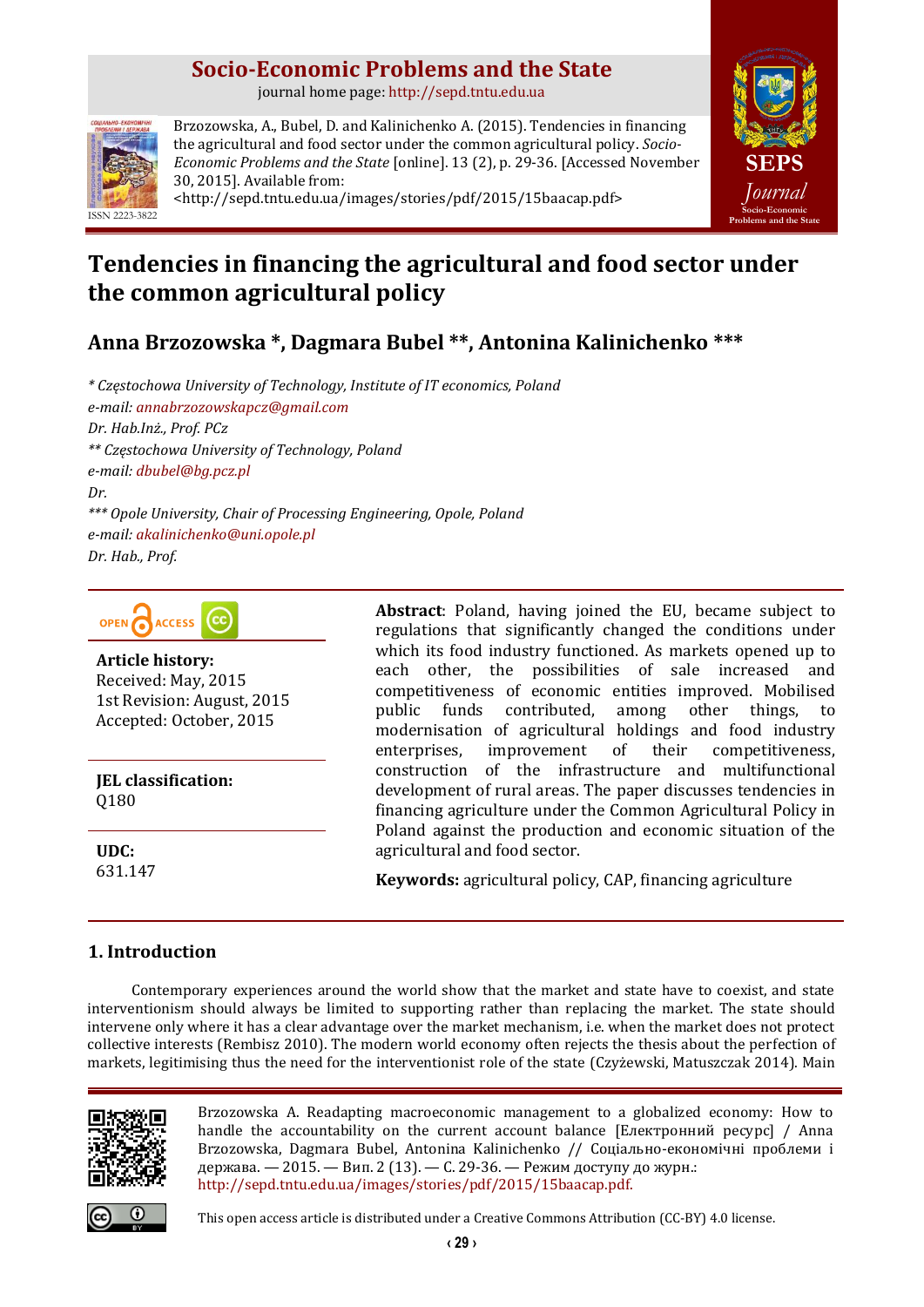reasons for intervention in the modern world agriculture include high level of risk in the agricultural activity and ineffective prevention of such risk (Wasilewski, Felczak 2013). This risk is the result of, among other things, changing climatic conditions, lack of sufficient information and underdevelopment of the agribusiness structures, including consultancy. The necessity of intervention in the sector of agribusiness is also justified by: occurrence of the phenomenon of external costs and effects, low price flexibility of supply, lower level of work productivity compared to other areas of national economy, low mobility of labour force employed in agriculture, necessity of providing public goods, and implementation of the concept of sustainable development (Kowalski 2014).

The Common Agricultural Policy is an example of state interventionism in the food sector, which includes market and non-market tools. Market tools, connected with price support, favour the largest producers, especially those most productive and offering commodities (Weiss, Bitkowska 2014). Rural development programmes are examples of non-market instruments. As an instrument of the state's intervention policy, they provide a chance for stabilisation of the policy within the period of a few production cycles. They stimulate changes in the area of production structures, improvement of competitiveness, environmental protection and multifunctional development of rural areas. As such, they are a basic instrument for supporting the process of modernising the food economy and rural areas

# **2. Assumptions of agricultural policy in the aspect of financial outlays**

The agricultural policy in Poland is not coherent (Babuchowska, Marks-Bielska 2014). It supports the functioning of agriculture based on the traditional and industrial model, ecological agriculture and agriculture based on induced development and sustainable development (Czudec 2013). The objectives and mechanisms of the Common Agricultural Policy and the specific characteristics of the Polish agriculture indicate that the functioning of our agriculture should be based in the long run on a dual model. Some agricultural holdings, meeting the basic requirements of the environmental protection, should implement production methods that ensure high economic effectiveness, while the development of the other agricultural holdings should be based on methods that are more ecosystem-friendly and allow them to use their environmental, social and cultural advantages.

The integration with the EU created new conditions in Poland for the development of agricultural and food industry. Since 2002, the food industry has been supported with funds as part of programmes co-financed from the EU budget, which overlap and complement each other. The total value of financial aid programmes together with direct payments for the agricultural and food sector and rural areas exceeds PLN 113 billion. It includes payments under the SAPARD programme - around PLN 4.5 billion, SOP "Agriculture" programme around PLN 6.4 billion, RDP 2004-2006 - around PLN 11.1 billion, RDP 2007-2013 - PLN 27.5 billion and nearly PLN 63.5 billion of direct payments (Sprawozdanie z działalności Agencji Restrukturyzacji i Modernizacji Rolnictwa za 2013).

The above-mentioned programmes are show continuity of general objectives, with systematic expansion of aid forms and changing scope and value of granted support. The SAPARD programme was preparing the Polish food and agricultural sector for the accession, especially in terms of adaptation to EU's sanitary, hygienic and environmental requirements. After 2004, the strategic objectives of the agricultural policy have become: improvement of the competitiveness of the food and agricultural sector, sustainable development of rural areas, improvement of the state of the environment, improvement of life quality and diversity of the management of rural areas. Most activities implemented from 2007 to 2013 were continuation of activities implemented in the previous years. This shows continuity of policy in the area of implementation of the objectives, but it doesn't mean that the agricultural policy is internally cohesive in the long run. Multiple actions and objectives mean that some of them cancel each other out pr exclude each other.

Innovation will remain the main source of future economic growth and competitive advantages. Creation and diffusion of innovations is an important factor in improving quality and effectiveness. Although the competitiveness of the Polish agricultural and food sector can be perceived as quite high, its low innovativeness may represent a significant threat not only to the increase, but also to maintenance of the competitive position. Thus, the priority of the agricultural policy should be activities that strengthen competitiveness and innovativeness of the food and agriculture sector. These activities will become even more important, if we look at them from the perspective of the predicted increase in the size of global population and natural limitations.

An important priority of future development will also be sustainability and multifunctionality. This refers to stimulation of the economic and social activity of inhabitants of rural areas, diversification of activities to ensure alternative income sources, defining agricultural production in accordance with environmental requirements, maintaining landscape values and biodiversity. It is necessary to strive to improve the conditions under which rural population live, reduce unemployment and areas of social exclusion. The key to sustainable development is coherence in its three dimensions: economic, social and territorial.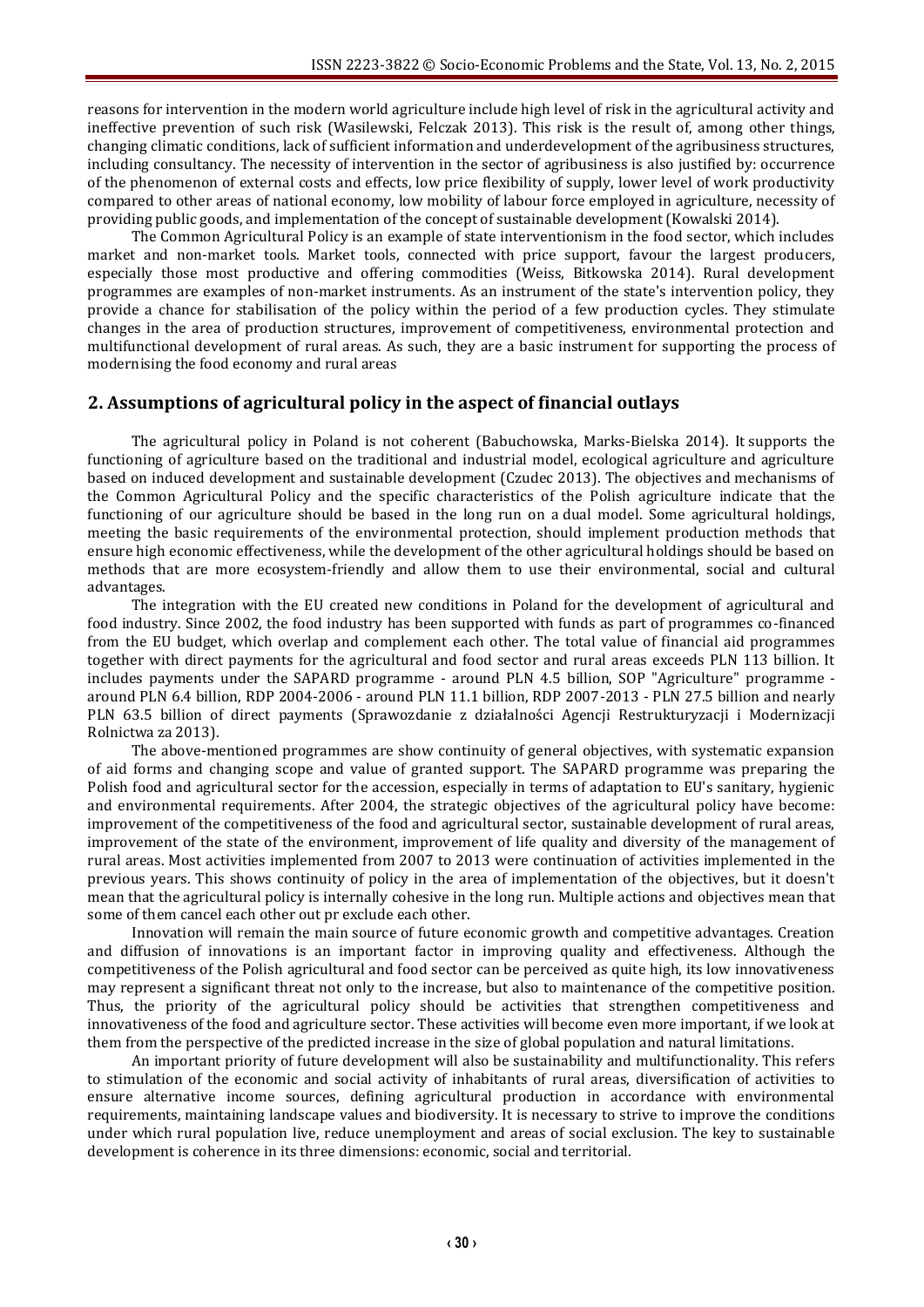# **3. Evaluation of the results of the implementation of the Common Agricultural Policy in the agricultural and food sector**

Until Poland joined the European Union, EU funds had significantly contributed to financing the transformations in agriculture. The most widespread type of support are direct payments, which are received by around 1.5 million of farmers annually. Between 2004 and 2013, the value of such payments grew from PLN 6 billion to PLN 15 billion annually (Czyżewski, Poczta-Wajda, Sapa, 2010). It amounts to PLN 10 000 per agricultural holding, with 85% of agricultural holdings with the area of over 1 ha benefiting from this aid (Sprawozdanie z działalności Agencji Restrukturyzacji i Modernizacji Rolnictwa za 2013).

An equally important source of income that does not depend on production but only on the location of an agricultural holding are payments to farmers in less favoured areas (LFAs). Around 700 000 farmers benefit from such payments annually, i.e. half of those receiving direct payments. The area of land eligible for LFA payments is around 6.9 million ha.



**Figure 1. Direct payments - amount of payments and share in the number of agricultural holdings** Source: own work based on data from the Polish Central Statistical Office and the Agency of Restructuring and modernisation of Agriculture.

The share of direct payments in the income of agricultural holdings is around 35% (Marks-Bielska, Babuchowska, 2009). If we also take into account other types of direct payments, such as animal payments or LFA, this share will be even higher. Farmers receive such payments every year and are not obliged to account for how they spent them. Smaller agricultural holdings usually spend received payments on current needs and factors of production, whereas larger ones also on investments.

An important source of aid for agricultural holdings are funds for investments. In order to receive them, an agricultural holding has to develop a business plan and has it approved by the body managing such a programme. Funds for investments in agricultural holdings available as part of SAPARD, SOP "Agriculture", RDP 2004-2006 and RDP 2007-2013 have been fully used. In total, 15% of agricultural holdings have taken advantage of activities aimed at improvement of competitiveness of farms since 2002. The most, 8%, took advantage of the project "Modernisation of agricultural holdings"; 7% took advantage of the project "Early retirement", 2.6% – "Young farmer" and 1.2% – "Diversification of agricultural activities". The value of the grants is quite high, and its average value in the programme RDP for one beneficiary is even higher. In the operation "Modernisation of agricultural holdings" it exceeded PLN 140 000, in "Diversification of agricultural activities" - PLN 84 000, whereas in "Young farmer" - PLN 66 000 (Kozera 2011).

The income situation of most farmers covered by the mechanism of the CAP has become improved. The increase of the income level of agricultural holdings was mainly caused by grants in the form of direct payments. From 2005 to 2013, in real terms, the income from the factors of production for a full-time farmer in the Polish agriculture grew by over 47%, and for the whole agriculture of the EU - by 12.3%. The dynamics of the income growth of farmers' households was higher compared to other social and economic groups. The real disposable income of farmers grew by 66.2%, whereas overall income increased by 37.9% (Czekaj, Majewski, Wąs 2014; Kalinichenko, 2014). Improvement of the competitiveness of agriculture depends on structural changes, which determine increased effectiveness of the use of the factors of production and on the development of the whole national economy, especially in the context of its capability of creating new jobs outside agriculture. Programmes for the development of rural areas, direct payments and changes in the whole economy accelerated structural transformations in agriculture. They involved, among other things, concentration of production. Evidence of that can be over 20% decrease in the number of agricultural holdings between 2000 and 2010. It should be noted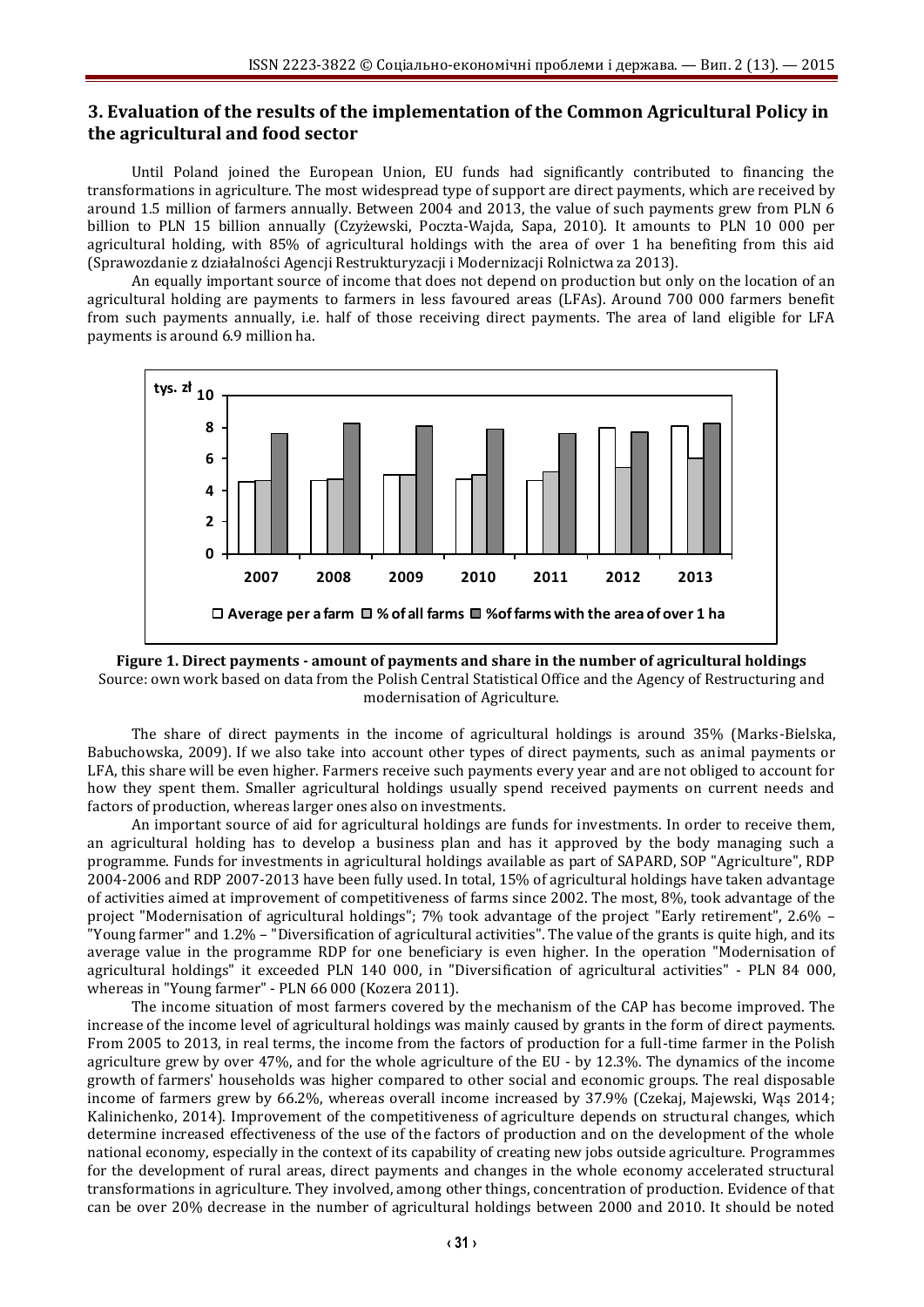that the biggest, 25%, decrease was seen in the number of the smallest agricultural holdings (1.5 ha), while the number of the largest ones saw significant increase. However, Poland stilt lags behind the main food producers in Europe in this area.

| Table 1. Selected results of the implementation of activities under programmes SAPARD, RDP 2004-<br>2006, SOP "Agriculture" and RDP 2007-2013 |                      |                                     |                                                             |                                         |
|-----------------------------------------------------------------------------------------------------------------------------------------------|----------------------|-------------------------------------|-------------------------------------------------------------|-----------------------------------------|
| <b>Activity</b>                                                                                                                               | <b>Beneficiaries</b> | Funds paid in<br><b>PLN</b> million | <b>Overall</b><br>percentage of<br>agricultural<br>holdings | Amount of aid<br>per one<br>beneficiary |
| of<br>Modernisation<br>agricultural holdings                                                                                                  | 80794                | 7188                                | 5.95                                                        | 88967                                   |
| Facilitation of the start for<br>young farmers                                                                                                | 42 310               | 1736                                | 2.71                                                        | 41 0 30                                 |
| Early retirement                                                                                                                              | 73924                | 7 1 3 6                             | 4.73                                                        | 96 531                                  |
| of<br>Diversification<br>agricultural activity                                                                                                | 17846                | 1 1 3 6                             | 1.34                                                        | 63 656                                  |
| In total                                                                                                                                      | 214874               | 17196                               | 14.73                                                       | 80 0 28                                 |

Sources: own work based on data from the Polish Central Statistical Office and the Agency of Restructuring and modernisation of Agriculture.

The period of Poland's membership in the EU is connected with production, investment and trade upswing in the food industry. Between 2004 and 2013, industrial production of food was growing at an average rate of 4.9% annually.

This pace is a little faster than GDP growth (4,4%), almost twice as fast as the increase in the commodity production of agriculture (2.6% annually), 2.5 time as fast as the growth in the consumption of food, drinks and manufactured tobacco (1.9%), and a little slower than the rate of industrial production development in Poland (5.8%). At the same time, the growth rate of the value of the sales of food industry in Poland was among the highest in the EU. As a result of these changes, Poland strengthened its position on the European market. The production value of the food sector in Poland (around EUR 69 billion according to the purchasing power parity of currencies) represents around 9% of the value of food and drink production in the EU-27 countries. The fact that the Polish food sector is an important partner and competitor for EU food and drink producers is also confirmed by comparison of other indicators, such as: employment (in Poland 461 000 people, i.e. 10.8% of employment in EU-27); added value (in Poland - EUR 9.5 billion, i.e. around 7.2% of the level in EU-27); the number of companies, including the sector of micro-enterprises (in Poland - 15.9 thousand, i.e. 5.2% of companies in EU-27 countries) (Rocznik Statystyczny Rzeczpospolitej Polskiej 2013).

The result of such changes is consolidation of the industry. Between 2000 and 2013, the number of active food industry factories producing food and drinks was systematically decreasing (by around 32%). The biggest decrease was registered in the sector of micro-enterprises (by 37%), whereas the smallest among small and medium-sized companies (14% in each group). This was accompanied by decrease in employment (by around 10%). Micro-enterprises registered the biggest decrease in employment (by 21%), while in the sector of small companies employment was minimally reduced or even saw a temporary increase (Rocznik Statystyczny Rzeczpospolitej Polskiej 2013).

Privatisation of the sector, structural changes and investments to modernise and adapt processing plants to EU veterinary and sanitary norms and standards are a source of such entities' success on the domestic and foreign markets. The overall value of investments between 2000 and 2013 exceeded PLN 70.0 billion. However, the share of EU aid in this amount is small, nearly PLN 4.0 billion, and by 2013 the value of payments will have reached around PLN 7 billion (Sprawozdanie z działalności Agencji Restrukturyzacji i Modernizacji Rolnictwa za 2013 rok). Nevertheless, EU funds are a catalyst for investments. In order to receive co-financing, an entrepreneur has to mobilise own funds, which makes the final value of the investment 3-4 times as high.

Almost all food industries benefited from subsidies in 2013, but the main beneficiaries of aid have remained meat, dairy and fruit and vegetable industries. The value of co-financing per one investment project was between PLN 1 and 1.5 million. From the start of the SAPARD programme to the end 2013, almost 4.0 thousand investment projects in over 2.1 thousand processing plants were implemented (Sprawozdanie z działalności Agencji Restrukturyzacji i Modernizacji Rolnictwa za 2013 rok).

The effects of aid measured by the indicator of "survival" of a company on the market are very satisfactory. Most entities that benefited from EU aid are still conducting production activity.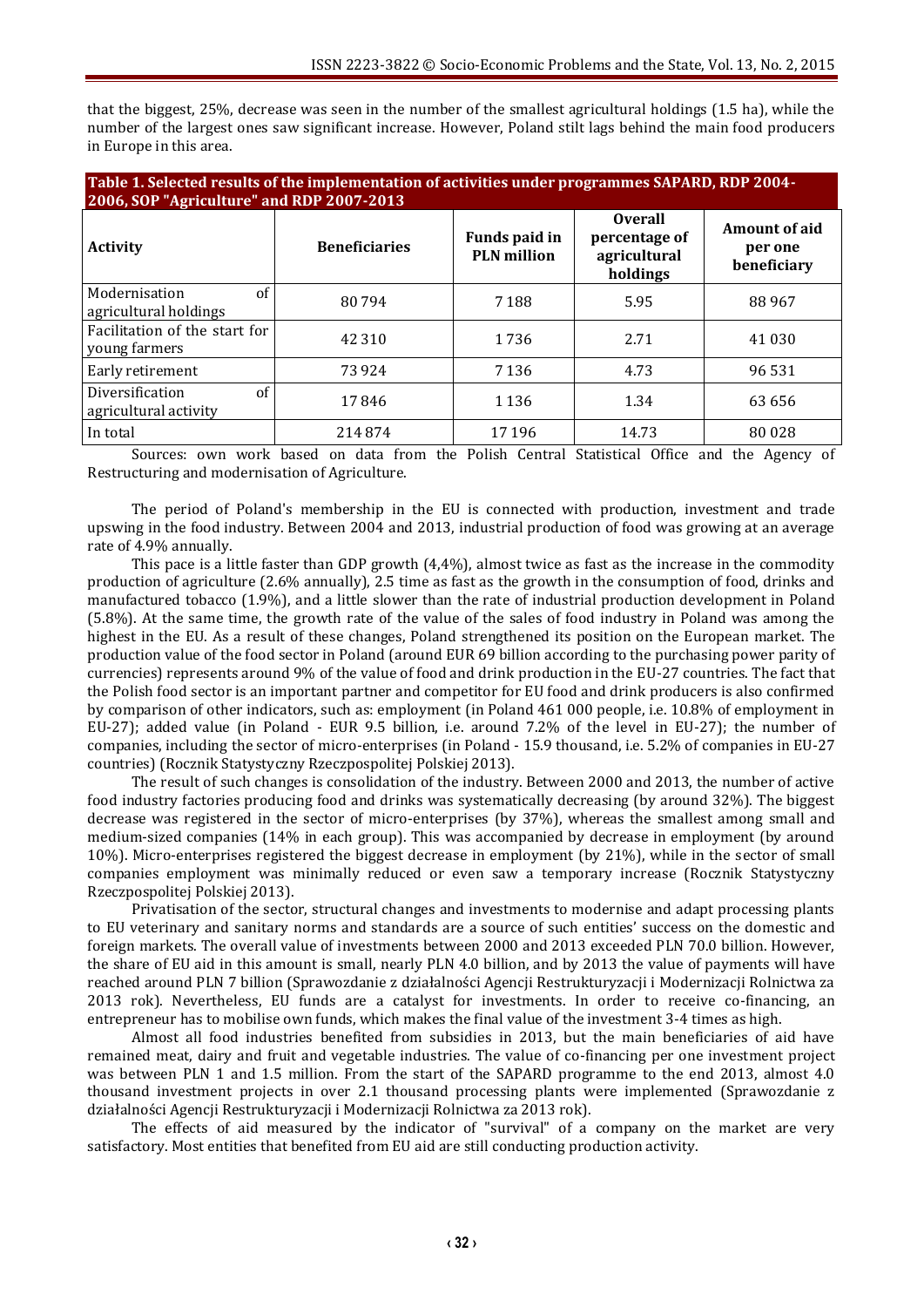

**Figure 2. Average value of grant**

Source: own work based on data from the Agency for Restructuring and Modernisation of Agriculture.

Medium-sized companies, i.e. those employing from 50 to 249 people, account for over 40% of companies using investment aid. Between 2002 and 2006, investments mainly focused on adaptation to EU sanitary and veterinary requirements (around 80% of the value of investments in the meat and dairy industries). Between 2004 and 2008, most investments (45% of the value) were aimed at improving the quality of production and introducing a new product to the market, whereas in the 2007-2013 programme investments focused on increasing added value (45% of the value) and introducing new products to the market. Such a change of investment types shows that processing plants gave priority to activities aimed at increasing their competitiveness. Environmental protection investments are marginal.

Public aid plays an important but decreasing role in setting the pace and direction of investments in the food industry. It certainly led to the strengthening of our competitive position and increase in the export of the Polish food industry. EU countries are the biggest outlet for Polish food and agricultural products (increase from 63% of the overall export value in 2003 to around 85% in 2013). Since the accession to the EU, the Polish export increased almost three and a half times, import - three times, and net trade in such products - over five times. This led to the increase in the positive net trade from EUR 0.5 billion in 2003 to EUR 2.8 billion in 2013. Food industry products dominate the structure of foreign trade in food and agricultural products. The results of trade in such products have a decisive influence on creation of trade surplus. The share of semi-finished products and finished products in export is growing. In 2013, proceeds from their sale accounted for 86% of the export of the Polish food and agricultural sector. For comparison, the share of processed products in the food and agriculture import is around 70% of the value of trade (Rocznik Statystyczny Rzeczpospolitej Polskiej 2013).

## **4. Summary**

The last decade saw dynamic structural changes occurring in the Polish agriculture, food industry and in rural areas. The most important ones include: decrease in the number of agricultural holdings accompanied by an increase in the share of the largest ones, which directly impacts the increase in the average area of agricultural holdings, decrease in employment in agriculture, and growing concentration and specialisation of production. However, structural changes are slow, and cannot be effectively accelerated due to factors outside agriculture.

Investment boom in the food industry started in 2003 and was connected with the necessity of modernising and adapting Polish food enterprises to EU sanitary, veterinary, animal welfare and environmental protection standards. Investments made in the first period of Poland's EU membership made it possible to popularise obligatory quality management systems to ensure health security of food. Between 2008 and 2009, investment expenditure came to a halt, but the following year saw the first signs of recovery in this area. Thanks to the investments, the Polish food industry is among the most modern in Europe, and companies from this sector can successfully compete with producers from other EU countries.

EU aid programmes enabled modernisation of a number of agricultural holdings and processing plants, improvement of food safety and quality, increase in added value and innovativeness of production, as well as improvement of competitiveness on the international markets. Changes in agricultural and food industry do not result only from the fact that Poland was included in the Common Agricultural Policy, but also from the change in market conditions. The impact of the different instruments varies. While direct payments have the biggest impact, the impact of programmes for supporting semi-subsistence farms or early retirement is only slight.

The future strategy for the development of agriculture should take into account the current process of polarisation of agricultural holdings into agricultural and non-agricultural orientation. This polarisation refers to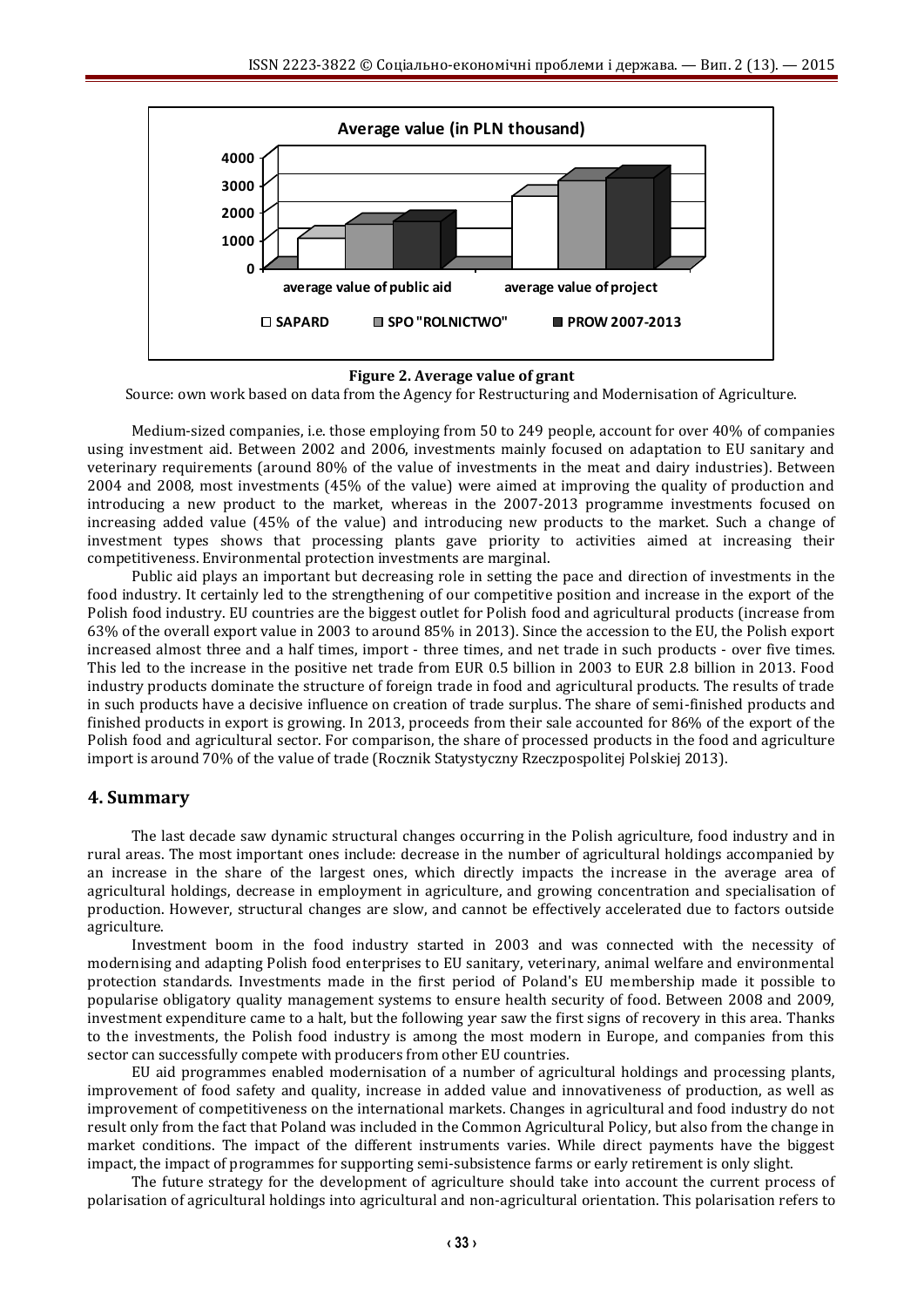people, households and economic entities (including agricultural holdings operating in rural areas). There is a growing tendency of interpenetration of various spheres of economic activity. Support for the economic development of rural areas with public funds should be based on activities aimed at ensuring the implementation of the concept of achieving an internal balance between these areas. It involves maximisation of net benefits of the economic development, and at the same time protection and ensuring long-term regeneration of natural resources services - the concept of sustainable development.

The discussion held within the EU about the future of the Common Agricultural Policy after 2013 shows that it will play a key role in ensuring food safety, sustainable development of agriculture and rural areas as well as in the management of natural resources. It will focus on new EU challenges, such as those connected with protection of resources, climate changes, water management, biodiversity, renewable energy or risk and crisis management.

The key challenge for the food sector, not only in the EU, but also all over the world, will however be food safety. The increase of the world population to 9 billion by 2050 will require a 70% increase of food production, while the access to scarce resources, in particular water, energy and land, will be limited. This means growing pressure from world markets on increasing food production, risk of price fluctuations on the food and agricultural markets, and increased pressure on natural resources. Food, like in the earlier ages, will be of strategic importance. The future agricultural policy in Poland should take into account these challenges when defining its objectives.

However, in the future public aid should play a decreasing role in setting the pace and direction of investments. The state, assuming the function of a regulator, will force certain behaviour of economic entities. Beneficiaries of public funds will, by definition, be in a privileged position in comparison with those that will not receive such grants. This however may lead to decreased effectiveness, and consequently - long-term competitiveness.

#### **Author details (in Ukrainian)**

**Тенденції у фінансуванні сільського господарства і продовольчого сектора в рамках спільної аграрної політики**

Анна Бжозовська \* , Дагмара Бубель \*\*, Антоніна Калініченко \*\*\* \*Ченстоховська політехніка, Інститут IT економіки, Польща e-mail: [annabrzozowskapcz@gmail.com](mailto:annabrzozowskapcz@gmail.com) д.е.н., проф. \*\*Ченстоховська політехніка, Польща e-mail: [dbubel@bg.pcz.pl](mailto:dbubel@bg.pcz.pl) к.е.н. \*\*\*Опольський університет, Кафедра інженерії процесів, Ополе, Польща e-mail: [akalinichenko@uni.opole.pl](mailto:akalinichenko@uni.opole.pl) д.с.-г.н., проф.

**Анотація**. Після вступу до ЄС Польща стала суб`єктом регуляторної політики, яка суттєво змінила умови функціонування харчової промисловості в країні. Ринки збуту стали значно відкритішими, можливості продажу зросли, конкурентоспроможність господарюючих суб'єктів покращилася. Мобілізація державних коштів сприяла, між іншим, модернізації сільськогосподарських підприємств та підприємств харчової промисловості, поліпшенню їх конкурентоспроможності, будівництву інфраструктури і багатофункціонального розвитку сільських територій. У статті обговорюються існуючі тенденції у фінансуванні агровиробництва в рамках Спільної аграрної політики ЄС на території Польщі, з акцентом на економічній ситуації в сільському господарстві і харчовій промисловості.

**Ключові слова**: сільськогосподарська політика, спільна аграрна політика ЄС, фінансування сільського господарства.

#### **Author details (in Russian)**

**Тенденции в финансировании сельского хозяйства и продовольственного сектора в рамках совместной аграрной политики**

Анна Бжозовская \* , Дагмара Бубель \*\* , Антонина Калиниченко \*\*\*

\*Ченстоховская политехника, Институт IT економики, Польша

e-mail: [annabrzozowskapcz@gmail.com](mailto:annabrzozowskapcz@gmail.com)

\*\*Ченстоховская политехника, Польша

e-mail: dbubel@bg.pcz.pl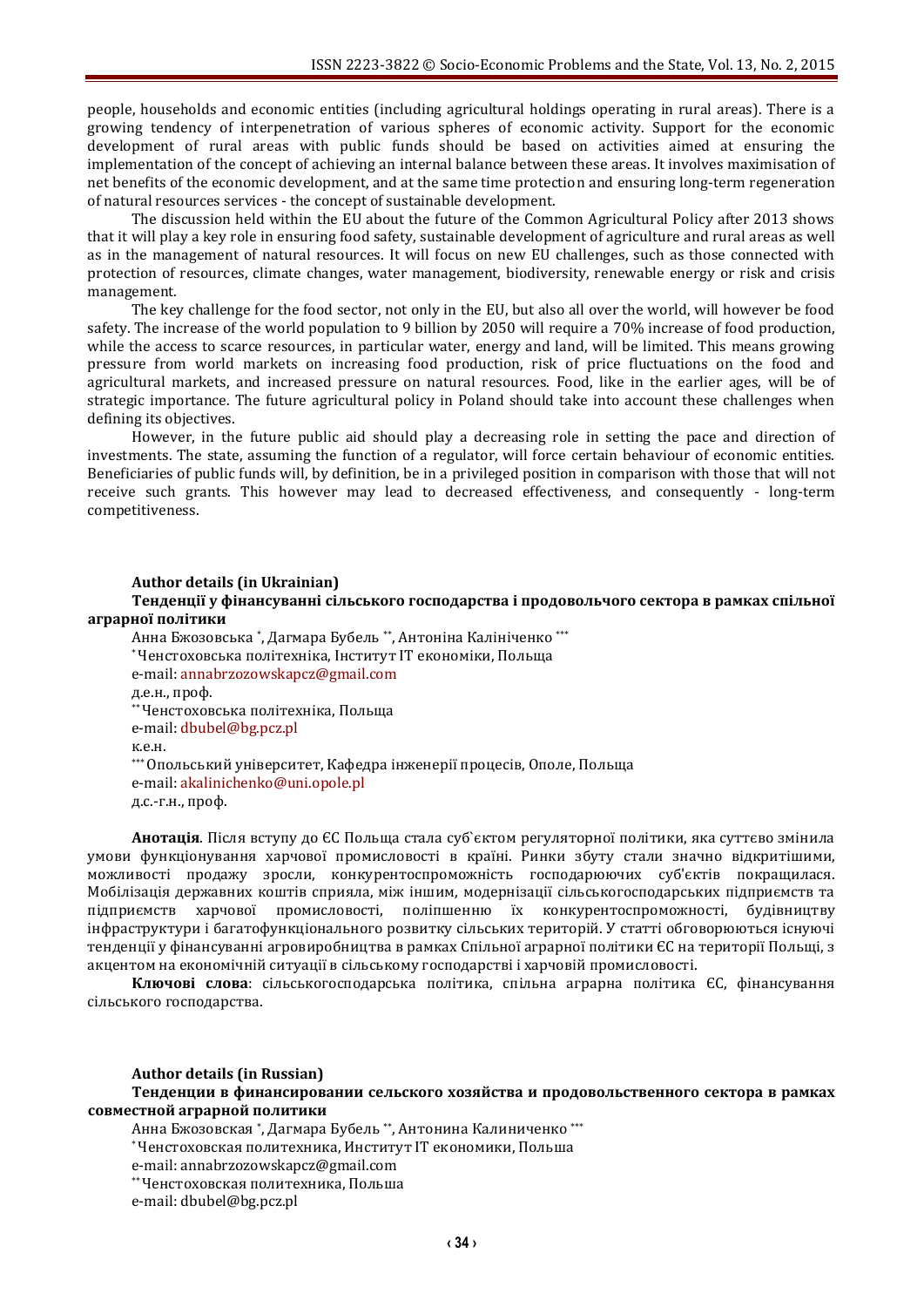\*\*\*Опольський университет, Кафедра инженерии процессов, Ополе, Польша e-mail: akalinichenko@uni.opole.pl

**Аннотация**. После вступления в ЕС Польша стала субъектом регуляторной политики, которая существенно изменила условия функционирования пищевой промышленности в стране. Рынки сбыта стали значительно более открытыми, возможности продаж выросли, конкурентоспособность хозяйствующих субъектов улучшилась. Мобилизация государственных средств способствовала, между иным, модернизации сельскохозяйственных предприятий и предприятий пищевой промышленности, улучшению их конкурентоспособности, созданию инфраструктуры и многофункциональности развития сельских территорий. В статье обсуждаются существующие тенденции в финансировании агропроизводства в рамках Совместной аграрной политики ЕС на территории Польши, с акцентом на экономической ситуации в сельском хозяйстве и пищевой промышленности.

**Ключевые слова**: сельскохозяйственная политика, общая аграрная политика ЕС, финансирование сельского хозяйства.

## **Appendix A. Supplementary material**

Supplementary data associated with this article can be found, in the online version, at <http://sepd.tntu.edu.ua/images/stories/pdf/2015/15baacap.pdf>

#### **Funding**

The authors received no direct funding for this research.

#### **Citation information**

Brzozowska, A., Bubel, D. and Kalinichenko A. (2015). Tendencies in financing the agricultural and food sector under the common agricultural policy. *Socio-Economic Problems and the State* [online]. 13 (2), p. 29-36. [Accessed November 30, 2015]. Available from:

<http://sepd.tntu.edu.ua/images/stories/pdf/2015/15baacap.pdf>

## **References**

- Babuchowska, K., Marks-Bielska, R. (2014). Wspólna polityka rolna Unii Europejskiej względem znaczenia kapitału ludzkiego na obszarach wiejskich i jego przemian. *Roczniki Naukowe Ekonomii Rolnictwa i Rozwoju Obszarów Wiejskich* 101.2, pp. 45-54.
- Czekaj, S., Majewski, E., Wąs, A. (2014). "Nowe zazielenienie" *WPR i jego wpływ na wyniki ekonomiczne polskich gospodarstw rolnych. Zagadnienia Ekonomiki Rolnej* 1, pp. 39-56.
- Czudec A. (2013). Ekonomiczne, środowiskowe i społeczne funkcje drobnych gospodarstw rolnych. *Wieś i Rolnictwo* 2 (159), pp. 90-105.
- Czyżewski, A., Matuszczak, A. (2014). Krajowe i unijne wydatki budżetowe na sektor rolny w Polsce. *Roczniki Naukowe Ekonomii Rolnictwa i Rozwoju Obszarów Wiejskich* 101.2, pp. 37-44.
- Czyżewski, A., Poczta-Wajda, A., Sapa, A. (2010). Przepływy finansowe między Polską a Unią Europejską w ramach wspólnej polityki rolnej na tle wyników ekonomicznych rolnictwa. *Wieś i Rolnictwo* 2, pp. 109-122.
- Kalinichenko, A.V., Vakulenko, Y.V., Galych, O.A. (2014) Ecological and economic aspects of feasibility of using crop products in alternative energy*. Actual Problems of Economics*, 161 (11), pp. 202-208.
- Kowalski, D. (2014). Zasadność interwencji państwa w zakresie wsparcia sektora mikro, małych i średnich przedsiębiorstw, ze środków publicznych w Polsce. *Zeszyty Naukowe SGGW w Warszawie. Polityki Europejskie, Finanse i Marketing* 11 (60), pp. 104-114.
- Kozera, M. (2011). Regionalne zróżnicowanie wykorzystania środków pomocowych Unii Europejskiej*. Rocz. Nauk Roln.*, Ser. G 3.98, pp. 118-125.
- Marks-Bielska, R., Babuchowska, K. (2009). Wsparcie dochodów rolników w formie dopłat bezpośrednich. *Zeszyty Naukowe SGGW w Warszawie. Ekonomika i Organizacja Gospodarki Żywnościowej* 75, pp. 135-148.
- Niewęgłowski, M. (2005). Interwencjonizm państwowy w rolnictwie. *Roczniki Naukowe Stowarzyszenia Ekonomistów Rolnictwa i Agrobiznesu* 7.4, pp. 314-317.